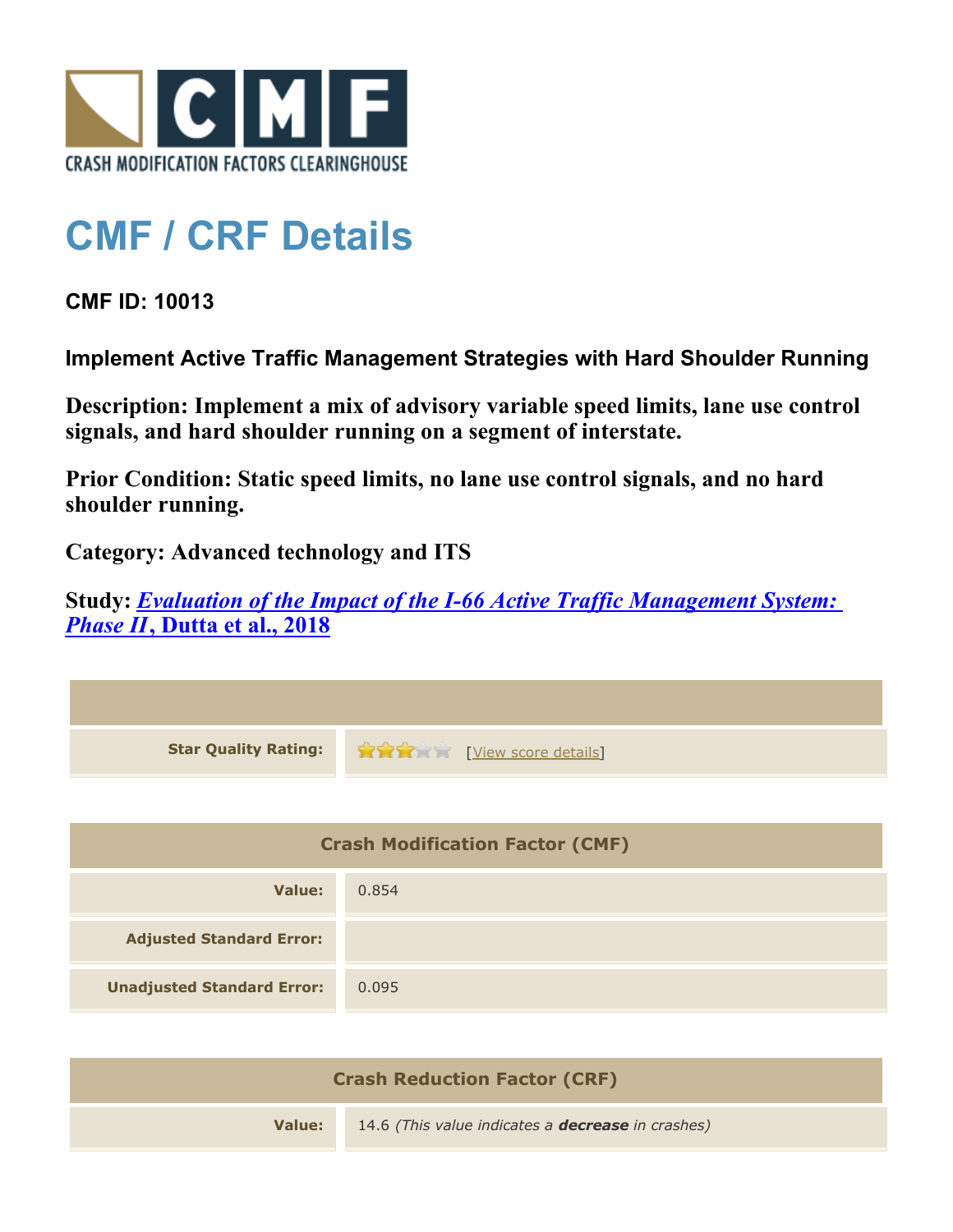**Adjusted Standard Error:**

**Unadjusted Standard Error:** 9.5

| <b>Applicability</b>                    |                                                                      |
|-----------------------------------------|----------------------------------------------------------------------|
| <b>Crash Type:</b>                      | Multiple vehicle                                                     |
| <b>Crash Severity:</b>                  | K (fatal), A (serious injury), B (minor injury), C (possible injury) |
| <b>Roadway Types:</b>                   | Principal Arterial Interstate                                        |
| <b>Number of Lanes:</b>                 | $6 - 8$                                                              |
| <b>Road Division Type:</b>              | Divided by Median                                                    |
| <b>Speed Limit:</b>                     |                                                                      |
| <b>Area Type:</b>                       | Not specified                                                        |
| <b>Traffic Volume:</b>                  | 133000 to 184000 Annual Average Daily Traffic (AADT)                 |
| <b>Time of Day:</b>                     | All                                                                  |
| If countermeasure is intersection-based |                                                                      |

| <b>Intersection Type:</b>         |  |
|-----------------------------------|--|
| <b>Intersection Geometry:</b>     |  |
| <b>Traffic Control:</b>           |  |
| <b>Major Road Traffic Volume:</b> |  |
| <b>Minor Road Traffic Volume:</b> |  |

| <b>Development Details</b>      |              |
|---------------------------------|--------------|
| <b>Date Range of Data Used:</b> | 2011 to 2016 |
| <b>Municipality:</b>            |              |